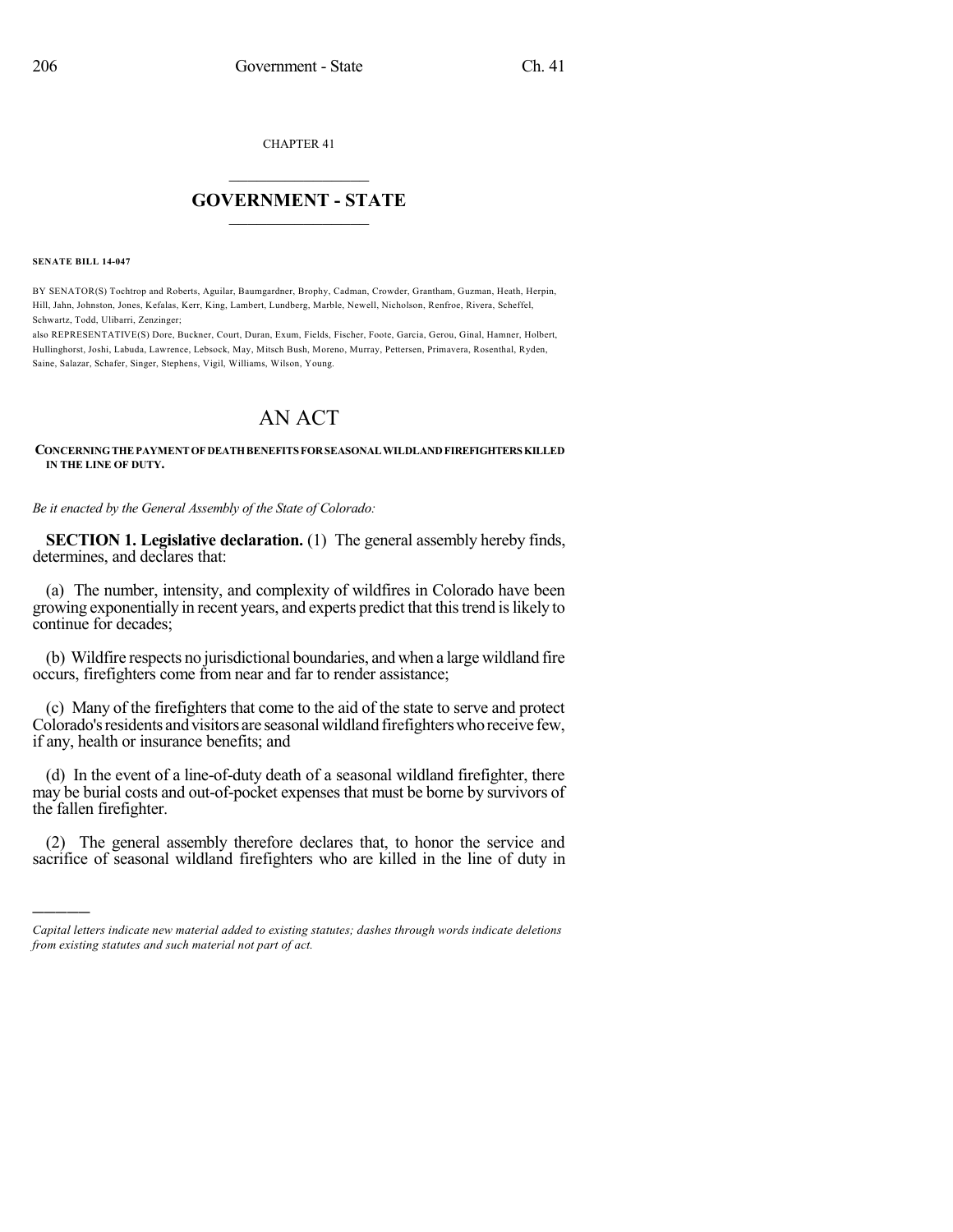Colorado, the state should assist the survivors of the fallen firefighter with burial costs and out-of-pocket expenses by providing a lump-sum death payment.

**SECTION 2.** In Colorado Revised Statutes, 24-33.5-1202, **add**(12.5) as follows:

**24-33.5-1202. Definitions.** As used in this part 12, unless the context otherwise requires:

(12.5) "SEASONAL WILDLAND FIREFIGHTER" MEANS A TEMPORARY EMPLOYEE OF A GOVERNING BODY OR A STATE AGENCY, OR A VOLUNTEER MEMBER OF A NONGOVERNMENTAL VOLUNTEER FIRE DEPARTMENT, WHO IS TRAINED AND QUALIFIED AS A WILDLAND FIREFIGHTER AND WHOSE DUTIES INCLUDE RESPONDING TO WILDLAND FIRE EMERGENCY INCIDENTS AND ASSISTING IN WILDLAND FIRE SUPPRESSION.

**SECTION 3.** In Colorado Revised Statutes, 24-33.5-1203, **add** (1) (v) as follows:

**24-33.5-1203. Duties of division.** (1) The division shall perform the following duties:

(v) ADMINISTER THE FUNDING AND PAYMENT OF DEATH BENEFITS FOR SEASONAL WILDLAND FIREFIGHTERS IN ACCORDANCE WITH SECTION 24-33.5-1229.

**SECTION 4.** In Colorado Revised Statutes, **add** 24-33.5-1229 as follows:

**24-33.5-1229. Lump-sum death benefits for seasonal wildland firefighters - definition - rules.**(1) IF THE DIRECTOR DETERMINES THAT AN ELIGIBLE SEASONAL WILDLAND FIREFIGHTER HAS DIED AS THE DIRECT AND PROXIMATE RESULT OF A PERSONAL INJURY SUSTAINED IN THE LINE OF DUTY IN COLORADO, THE DIVISION SHALL PAY A BENEFIT OF TEN THOUSAND DOLLARS AS FOLLOWS, IF THE PAYEE INDICATED IS LIVING ON THE DATE ON WHICH THE DETERMINATION IS MADE:

(a) IF THERE IS NO CHILD WHO SURVIVED THE SEASONAL WILDLAND FIREFIGHTER, TO THE SURVIVING SPOUSE OF THE SEASONAL WILDLAND FIREFIGHTER;

(b) IF THERE IS AT LEAST ONE CHILD WHO SURVIVED THE SEASONAL WILDLAND FIREFIGHTER AND A SURVIVING SPOUSE OF THE SEASONAL WILDLAND FIREFIGHTER, FIFTY PERCENT TO THE SURVIVING CHILD OR CHILDREN, IN EQUAL SHARES, AND FIFTY PERCENT TO THE SURVIVING SPOUSE;

(c) IF THERE IS NO SURVIVING SPOUSE OF THE SEASONAL WILDLAND FIREFIGHTER, TO THE SURVIVING CHILD OR CHILDREN, IN EQUAL SHARES;

(d) IF THERE IS NO SURVIVING SPOUSE OF THE SEASONAL WILDLAND FIREFIGHTER AND NO SURVIVING CHILD:

(I) TO THE SURVIVING INDIVIDUAL OR INDIVIDUALS DESIGNATED BY THE SEASONAL WILDLAND FIREFIGHTER IN THE MOST RECENTLY EXECUTED DESIGNATION OF BENEFICIARY ON FILE AT THE TIME OF DEATH WITH THE GOVERNING BODY OR STATE AGENCY, APPORTIONED IN ACCORDANCE WITH THE DESIGNATION OF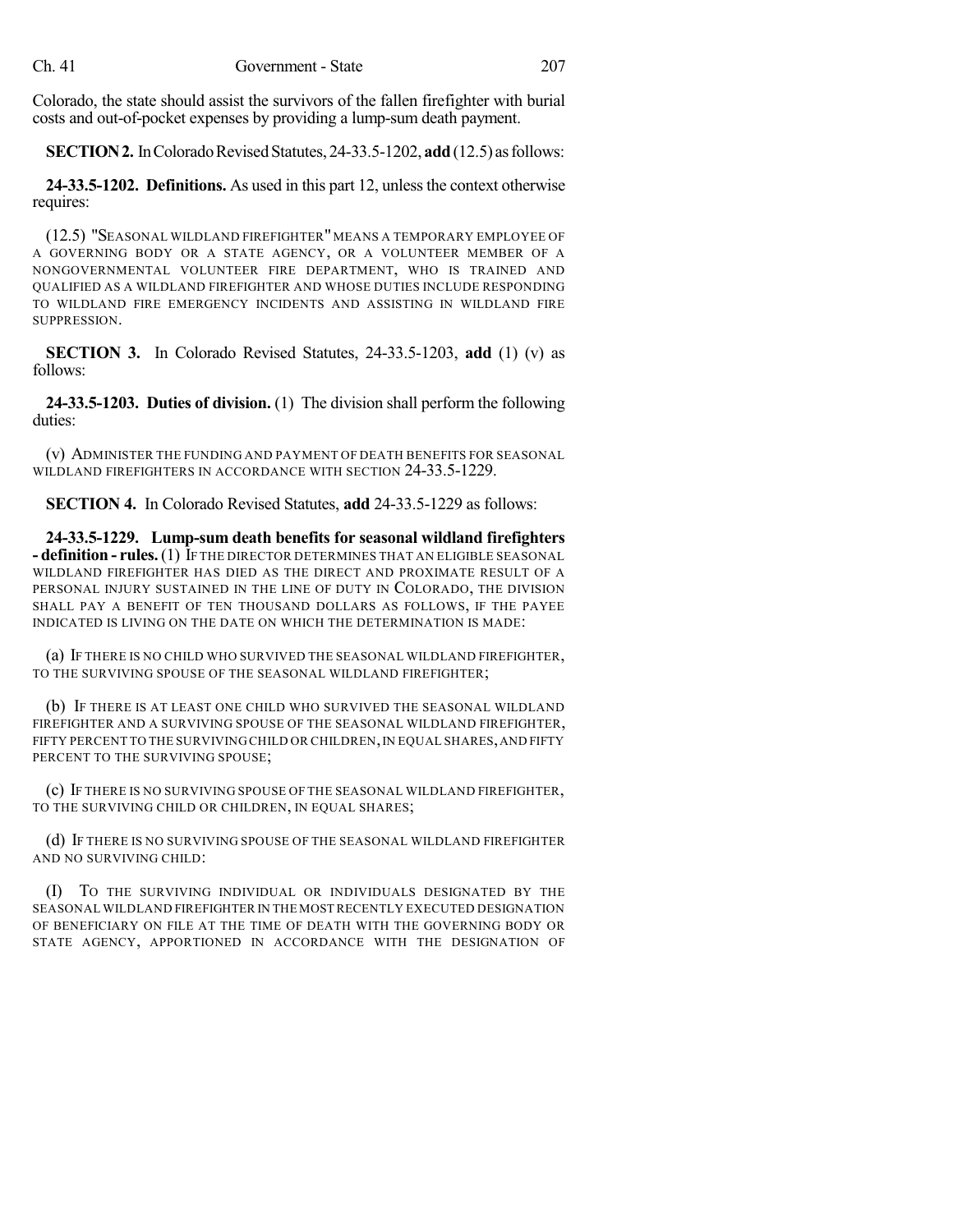BENEFICIARY OR, IF APPORTIONMENT IS NOT INDICATED, IN EQUAL SHARES; OR

(II) IF THERE IS NO INDIVIDUAL QUALIFYING UNDER SUBPARAGRAPH (I) OF THIS PARAGRAPH (d), TO THE SURVIVING BENEFICIARIES UNDER THE MOST RECENTLY EXECUTED LIFE INSURANCE POLICY OF THE SEASONAL WILDLAND FIREFIGHTER ON FILE AT THE TIME OF DEATH WITH THE GOVERNING BODY OR STATE AGENCY, APPORTIONED IN ACCORDANCE WITH THE INSURANCE POLICY OR, IF APPORTIONMENT IS NOT INDICATED, IN EQUAL SHARES;

(e) IF THERE IS NO INDIVIDUAL QUALIFYING UNDER PARAGRAPH  $(a)$ ,  $(b)$ ,  $(c)$ , OR (d) OF THIS SUBSECTION (1), TO THE SURVIVING PARENT OR PARENTS, IN EQUAL SHARES, OF THE SEASONAL WILDLAND FIREFIGHTER.

(2) (a) ELIGIBILITY FOR PAYMENT IN ACCORDANCE WITH SUBSECTION (1) OF THIS SECTION ALSO EXTENDS TO THE SURVIVOR OR SURVIVORS OF A SEASONAL WILDLAND FIREFIGHTER WHO DIES AFTER SEPARATION FROM SERVICE WITH THE GOVERNING AGENCY BODY OR STATE AGENCY IF THE DEATH RESULTED FROM AN INJURY SUSTAINED IN THE LINE OF DUTY IN COLORADO.

(b) FOR PURPOSES OF THIS SECTION, NOTWITHSTANDING SECTION 24-33.5-1202 (12.5), WHILE NOT EMPLOYEES OR VOLUNTEERS OF THE DEPARTMENT OF CORRECTIONS OR THE STATE, "SEASONAL WILDLAND FIGHTER" ALSO INCLUDES MEMBERS OFTHECOLORADO CORRECTIONAL INDUSTRIES'STATE WILDLAND INMATE FIRE TEAM CREWS, ALSO KNOWN AS "SWIFT" CREWS. ANY COMPENSATION MADE FOR THE DEATH OF A "SWIFT" CREW MEMBER SHALL BE THE EXCLUSIVE REMEDY FROM THE STATE, ANY STATE ENTITY, OR ANY STATE EMPLOYEE FOR THE DEATH.

(3) NO BENEFIT SHALL BE PAID UNDER THIS SECTION IF:

(a) THE FATAL OR CATASTROPHIC INJURY WAS CAUSED BY THE INTENTIONAL MISCONDUCT OF THE SEASONAL WILDLAND FIREFIGHTER OR BY HIS OR HER INTENTION TO BRING ABOUT HIS OR HER OWN DEATH, DISABILITY, OR INJURY; OR

(b) THE SEASONAL WILDLAND FIREFIGHTER WAS VOLUNTARILY INTOXICATED OR UNDER THE INFLUENCE OF AN ILLEGAL SUBSTANCE AT THE TIME OF HIS OR HER FATAL OR CATASTROPHIC INJURY.

(4) (a) THE DIRECTOR MAY MAKE PAYMENTS UNDER THIS SECTION FROM ANY FUND THE DIRECTOR ADMINISTERS, AND THAT FUND WILL BE REIMBURSED BY A REGULAR OR SUPPLEMENTAL APPROPRIATION BY THE GENERAL ASSEMBLY. THE DIVISION IS ALSO AUTHORIZED TO PURCHASE A GROUP LIFE INSURANCE POLICY TO PROVIDE BENEFITS IN ACCORDANCE WITH THIS SECTION.

(b) A PAYMENT UNDER THIS SECTION CANNOT BE USED TO OFFSET OR REDUCE PAYMENTS AVAILABLE FROM ANY OTHER SOURCE, INCLUDING A PUBLIC DISABILITY PLAN OR INSURANCE PLAN, PRIVATE DISABILITY PLAN OR INSURANCE PLAN, OR BENEFITS PROVIDED UNDER COLORADO'S WORKERS' COMPENSATION LAW.

(5) THE DIRECTOR MAY ADOPT RULES AS NECESSARY TO IMPLEMENT THIS SECTION.